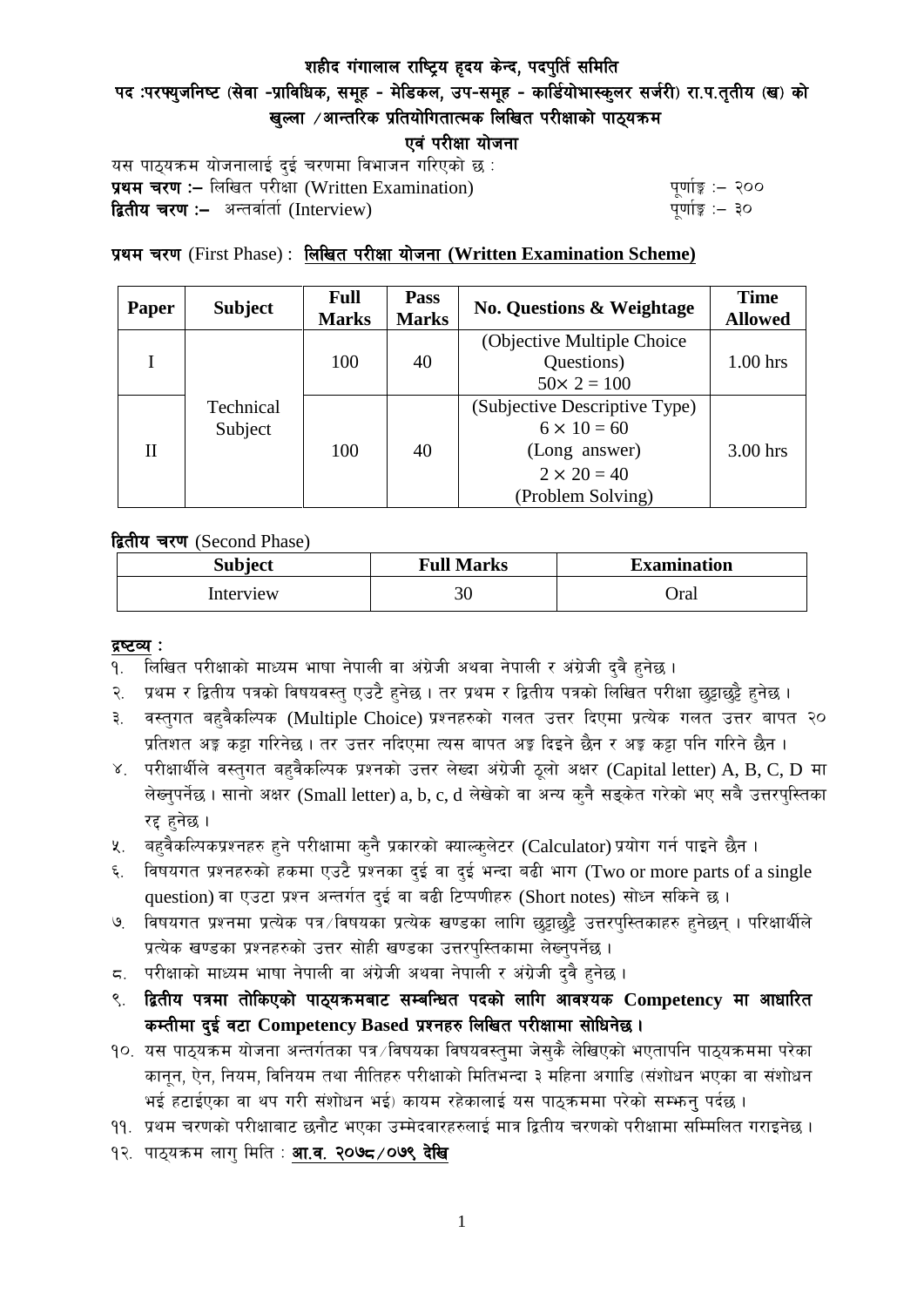पद :परफ्युजनिष्ट (सेवा -प्राविधिक, समूह - मेडिकल, उप-समूह - कार्डियोभास्कुलर सर्जरी) रा.प.तुतीय (ख) को खल्ला  $\ell$ आन्तरिक प्रतियोगितात्मक लिखित परीक्षाको पाठयक्रम

**Paper I & II: - Technical Subject Section (A): 60% Marks For Paper I (30 MCQs** ×**2 marks) & For Paper II (4**×**10 marks, 1**×**20 marks)**

#### **(I) APPLIED PERFUSION TECHNOLOGY (BASIC)**

#### 1. **Principles of Perfusion Technology**

- 1.1 History of Cardiopulmonary Bypass
- 1.2 Physiology of Extra-corporeal circulations
- 1.3 Heart Lung Machine Basics
- 1.4 Principles of Extra-corporeal Circulation
- 1.5 History of evolution of Blood Pump
- 1.6 Principles of Extra-corporeal Gas exchange
- 1.7 Various types of Oxygenators:
	- 1.7.1 Bubble oxygenator
	- 1.7.2 Membrane/Micro Hollow fiber oxygenator
- 1.8 Theory of Blood Pump:
	- 1.8.1 Pulsatile Flow
	- 1.8.2 Continuous Flow
- 1.9 Occlusive and Non- Occlusive Pumps
- 1.10 Types of Pumps
	- 1.10.1 Rotary pumps
	- 1.10.2 Roller Pumps
	- 1.10.3 Centrifugal pumps
	- 1.10.4 Others
- 1.11 Elements of Extra-corporeal Circulation
- 1.12 Blood filters
- 1.13 Bubble Trap
- 1.14 Flow meter
- 1.15 Temperature probes
- 1.16 Heat Exchanger
- 1.17 Connections of vascular System and Extra-corporeal Circulation:
	- 1.17.1 Venous Drainage
	- 1.17.2 Suction Pump
	- 1.17.3 Hemodynamics of Arterial Re-entry
	- 1.17.4 Arterial Infusion
	- 1.17.5 Cardiotomy Blood Return

#### 2. **Cardio-Pulmonary Bypass and Perfusion Technology (Advance)**

- 2.1 Hemodynamic monitoring
	- 2.1.1 Perfusion flow pressure and resistant
	- 2.1.2 Perfusion flow and oxygen uptake
	- 2.1.3 Electrolyte and water balance in reference to extra-corporeal bypass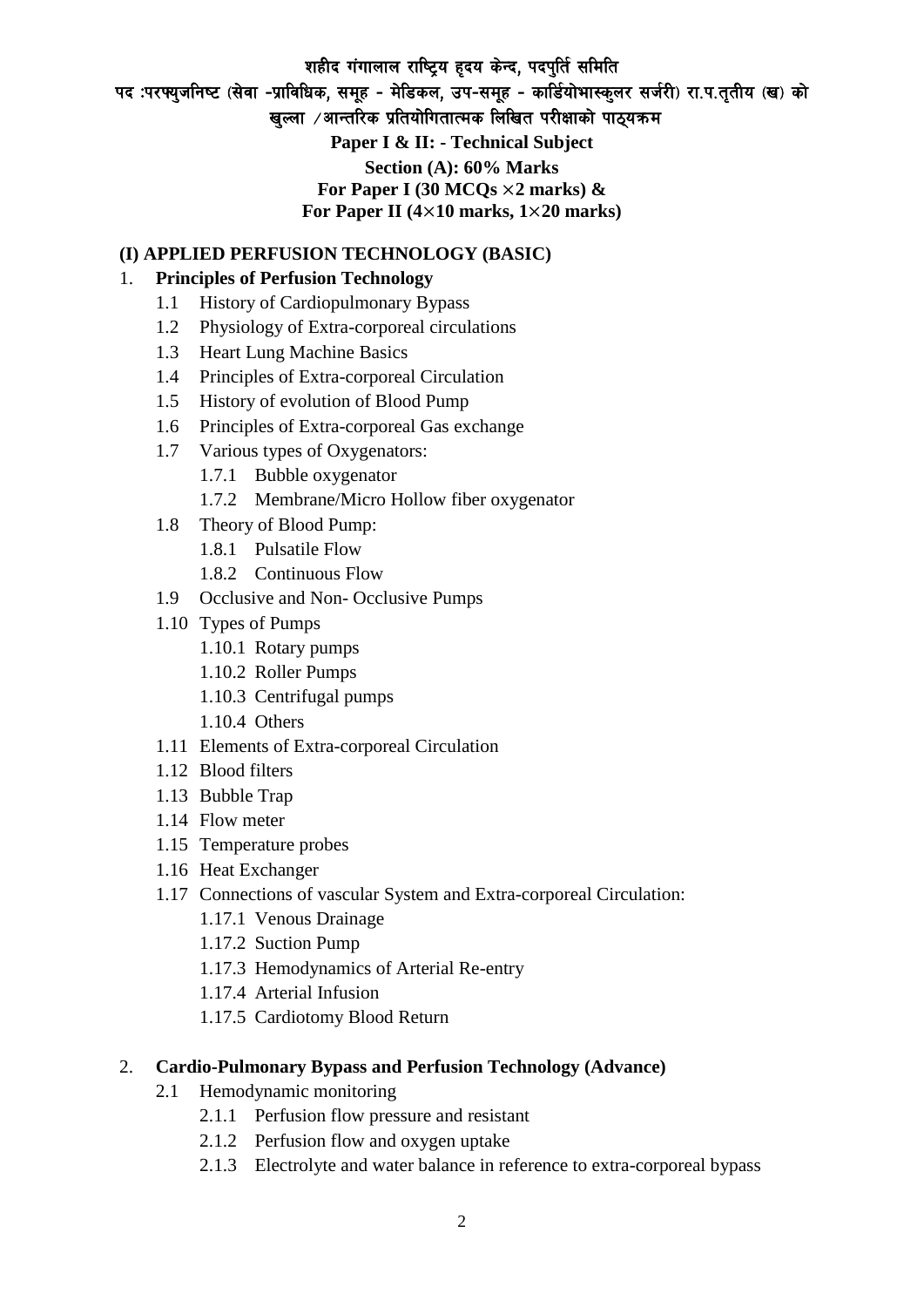# पद :परफ्युजनिष्ट (सेवा -प्राविधिक, समूह - मेडिकल, उप-समूह - कार्डियोभास्कुलर सर्जरी) रा.प.तुतीय (ख) को खल्ला  $\ell$ आन्तरिक प्रतियोगितात्मक लिखित परीक्षाको पाठ्यक्रम

- 2.1.4 Oxygen toxicity
- 2.2 Effects of perfusion on organs: Brain, Heart, Lungs, kidneys, Liver, and Spleen, Hematologic Effects
- 2.3 Adequacy of perfusion
	- 2.3.1 The ideal perfusion
	- 2.3.2 Monitoring devices: Pressures, Cardiac Output, Brain Protection, Temperature, In line Monitoring
- 2.4 Hematologic Problem:
	- 2.4.1 Blood Prime
	- 2.4.2 Priming Solutions
	- 2.4.3 Control of hematologic problems during CPB
	- 2.4.4 Effects of various priming solutions on RBC trauma
- 2.5 Myocardial Protection
	- 2.5.1 Cardiplegia: Principles, composition, modification of Cardioplegia
	- 2.5.2 Types of Cardioplegia.
- 2.6 Hypothermia
	- 2.6.1 Blood Stream Cooling versus peripheral cooling
	- 2.6.2 Effect of cooling on the circulation and organ metabolism
- 2.7 Assisted Circulation (VAVD)
	- 2.7.1 Circulatory and metabolic support by partial heart lung bypass and its effect on various organs
- 2.8 Centrifugal pump: Principal, effect, advantages and disadvantages
- 2.9 Pulsatile versus Non-pulsatile circulatory support
- 2.10 Circulatory arrest and organ protection
- 2.11 IABP (Counter-pulsation techniques)
- 2.12 Cardiac Arrest Devices: LVAD, RVAD, BiVAD
- 2.13 ECMO in detail and ECMO for non-cardiac cases
- 2.14 Auto-transfusion; Cell Saver; Blood Conservation in Open Heart Surgery
- 2.15 Blood Component Therapy
- 2.16 Complications and management of cardio-pulmonary Bypass
	- 2.16.1 Complications while Initiating during and at termination of CPB
	- 2.16.2 Hemolysis during CPB
	- 2.16.3 Air lock and Air Embolism 8.16.4 Re-warming and Cooling
	- 2.16.4 Loss of Electrical Power and running the pump with hand crack
- 2.17 Recent advances in Perfusion Technology and Cardio Pulmorary Support
	- 2.17.1 Advances in Oxygenators
	- 2.17.2 Advances in CPB Circuits
	- 2.17.3 Advances in Heart Lung Machine Design
	- 2.17.4 Advances in pharmacotherapy during CPB
	- 2.17.5 Advances in myocardial protection
	- 2.17.6 Advances in Brain protection
	- 2.17.7 Other organ protection
	- 2.17.8 Advances in artificial life support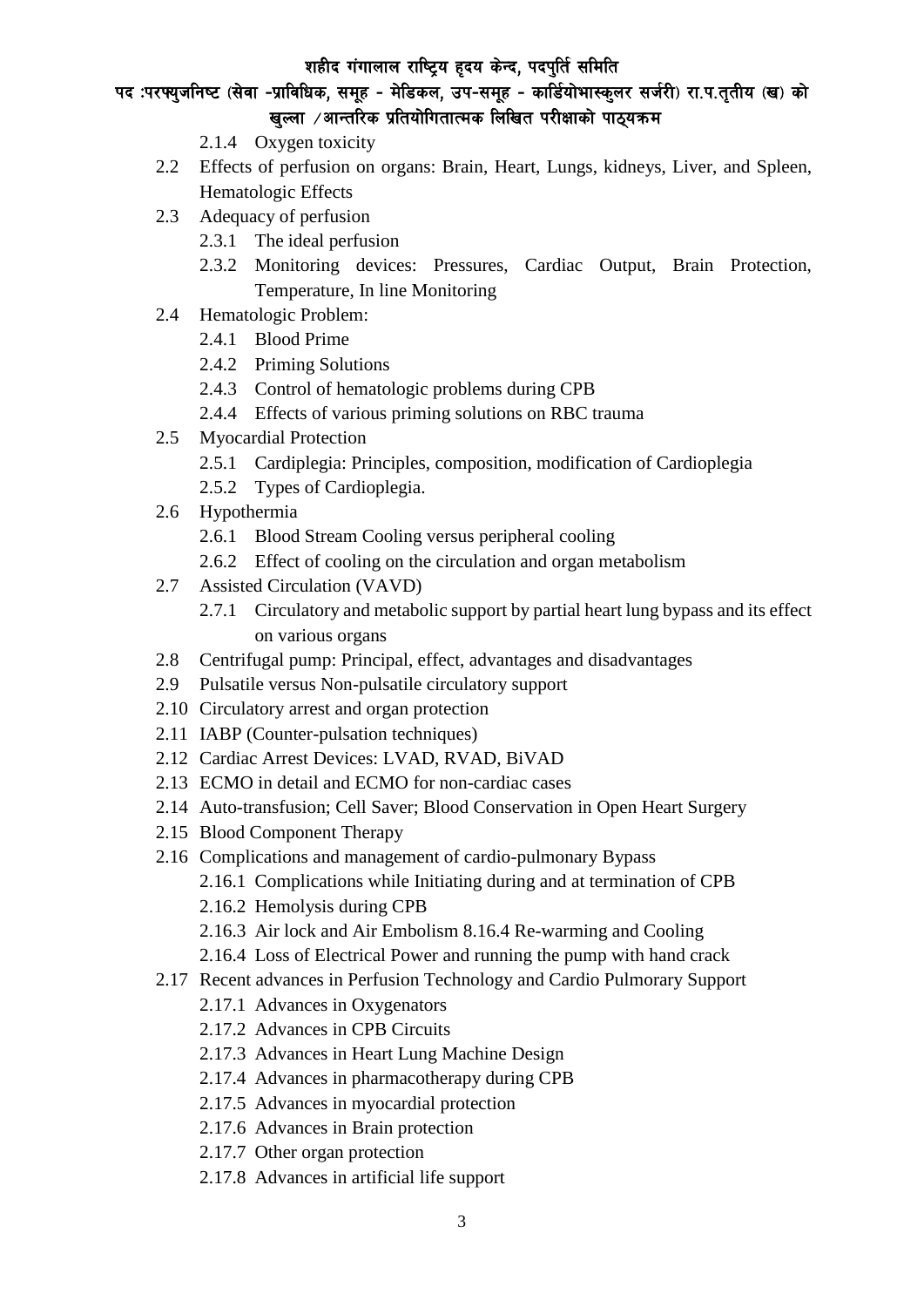# पद :परफ्युजनिष्ट (सेवा -प्राविधिक, समूह - मेडिकल, उप-समूह - कार्डियोभास्कुलर सर्जरी) रा.प.तुतीय (ख) को खल्ला  $\ell$ आन्तरिक प्रतियोगितात्मक लिखित परीक्षाको पाठ्यक्रम

- 2.18 Paediatric perfusion
- 2.19 Perfusion management in Special cases like pregnant women, sickle cell disease and other complex cases
- 2.20 Systemic Inflammatory Response on CPB

### **Section (B): 40% Marks For Paper I (20 MCQs** ×**2 marks) & For Paper II (2**×**10 marks, 1**×**20 marks)**

#### **(II) GENERAL (20%)**

### 3. **ANATOMY**

- 3.1 Introduction to Anatomy
- 3.2 Basic Anatomical Terms
- 3.3 Chest:
	- 3.3.1 Chest Wall: Inter-costal space, pleura, bony thoracic cage, ribs sternum and thoracic vertebrae
	- 3.3.2 Lungs : organ of Respiratory system, Trachea, bronchial tree
	- 3.3.3 Heart : Surface anatomy of heart, chambers of the heart, valves of the heart, major blood vessels of heart, pericardium, coronary arteries and Cardiac Veins
- 3.4 Anatomy of digestive system; Component of Digestive system
- 3.5 Excretory system : Kidneys, ureters, bladder
- 3.6 Vascular System
	- 3.6.1 Introduction
	- 3.6.2 Arrangement of the Vascular System

#### 4. **PHYSIOLOGY**

- 4.1 The Cell: Structure and functions
- 4.2 The Blood:
	- 4.2.1 Composition of Blood, functions of the blood and plasma proteins, classification and protein
	- 4.2.2 Pathological and Physiological variation of the RBC
	- 4.2.3 Function of haemoglobin
	- 4.2.4 Platelets- formation and normal level and functions
	- 4.2.5 Blood groups and Rh Factor
	- 4.2.6 Coagulation and Anticoagulation
	- 4.2.7 Clotting cascade- Physiology of haemostasis
- 4.3 Cardio- Vascular System:
	- 4.3.1 Physiology of the heart
	- 4.3.2 Cardiac cycle, Cardiac output
	- 4.3.3 Arterial pressures, blood pressure
	- 4.3.4 Hypertension
	- 4.3.5 Electrocardiogram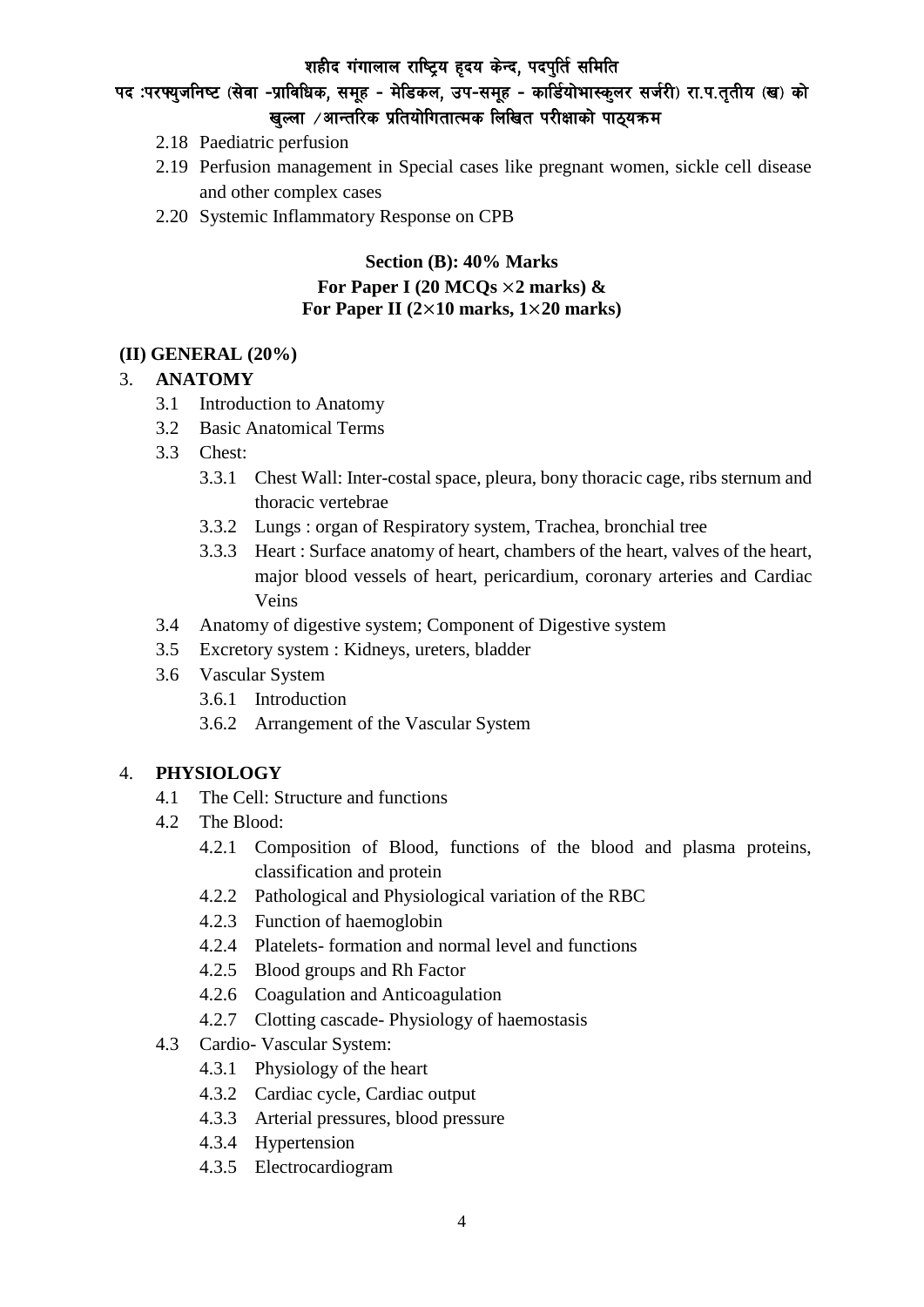पद :परफ्युजनिष्ट (सेवा -प्राविधिक, समूह - मेडिकल, उप-समूह - कार्डियोभास्कुलर सर्जरी) रा.प.तृतीय (ख) को खल्ला  $\ell$ आन्तरिक प्रतियोगितात्मक लिखित परीक्षाको पाठ्यक्रम

- 4.4 Respiratory System:
	- 4.4.1 Respiratory movement
	- 4.4.2 Definitions and normal values of Lung Volumes and Capacities
- 4.5 Excretory System
	- 4.5.1 Formation of urine
	- 4.5.2 Normal Urinary Output
	- 4.5.3 Mechanism of urine formation
	- 4.5.4 Micturation
	- 4.5.5 Diuretics
- 4.6 Central Nervous System
	- 4.6.1 Introduction to CNS
	- 4.6.2 Arrangement of the Nervous System

### 5. **BIOCHEMISTRY**

- 5.1 Classification of Carbohydrate and Function
- 5.2 Classification of proteins and functions
- 5.3 Classification of lipids and functions
- 5.4 Enzymes:
	- 5.4.1 Definition
	- 5.4.2 Classification
	- 5.4.3 Factors affecting enzyme activity
- 5.5 Liver function test
- 5.6 Cardiac profile

### 6. **PATHOLOGY**

- 6.1 Blood collection
- 6.2 Anticoagulations used in Haematology
- 6.3 Normal Values in Haematology
- 6.4 Blood Grouping
- 6.5 Heart:
	- 6.5.1 Atherosclerosis
	- 6.5.2 Hypertention
	- 6.5.3 Heart Failure
	- 6.5.4 Ischemic Heart Disease
	- 6.5.5 Valvular Heart Disease
	- 6.5.6 Congenital heart disease
- 6.6 Respiratory system
	- 6.6.1 Chronic obstetric airway disease
	- 6.6.2 Pulmonary edema
	- 6.6.3 Pleural effusion
- 6.7 Renal system
	- 6.7.1 Acute Renal Failure
	- 6.7.2 Chronic Renal Failure